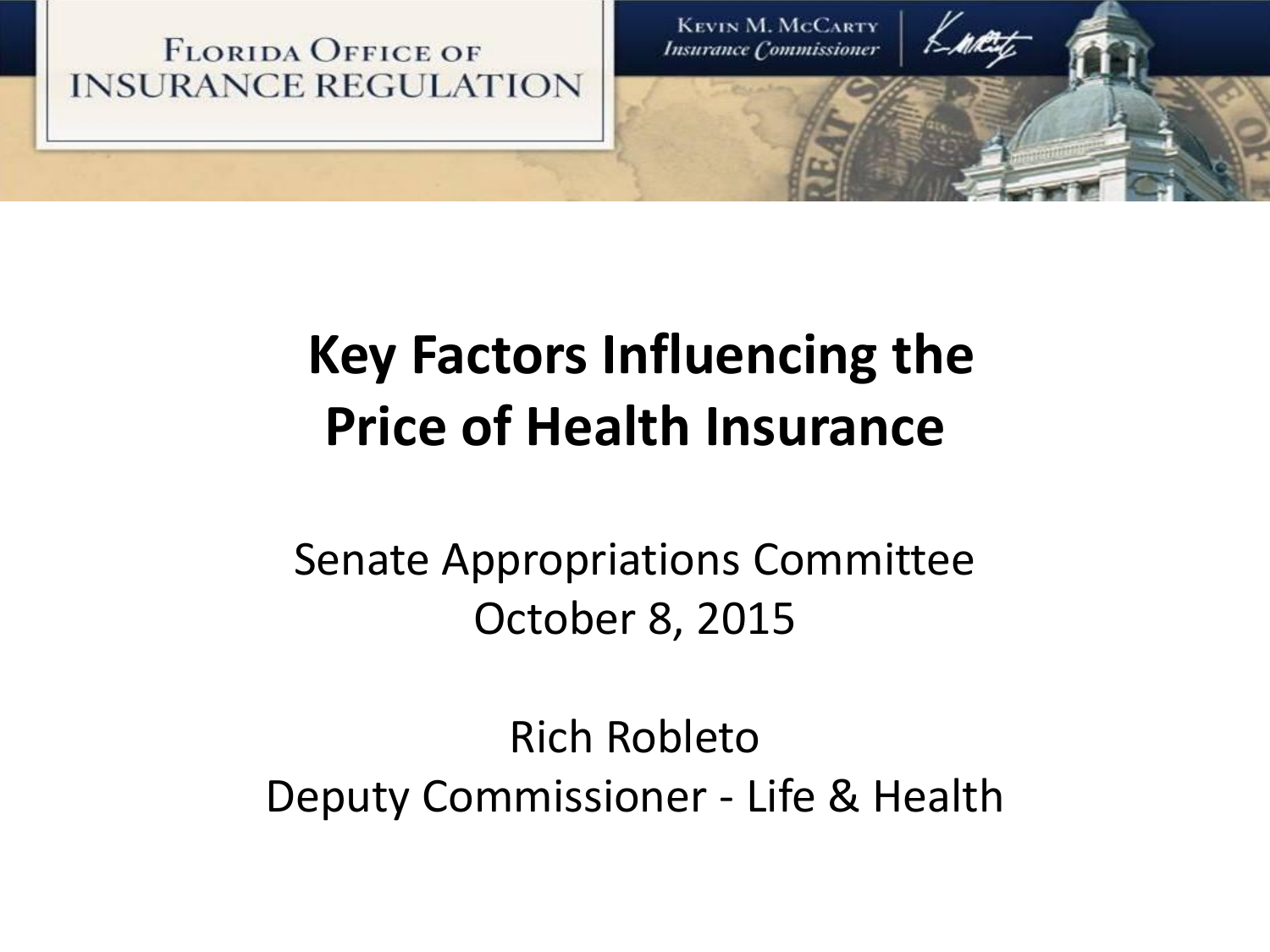### **Forces Driving Premium Change**

**Premium changes are driven by:**

- Cost of Care
- Utilization of Services
- Other Factors

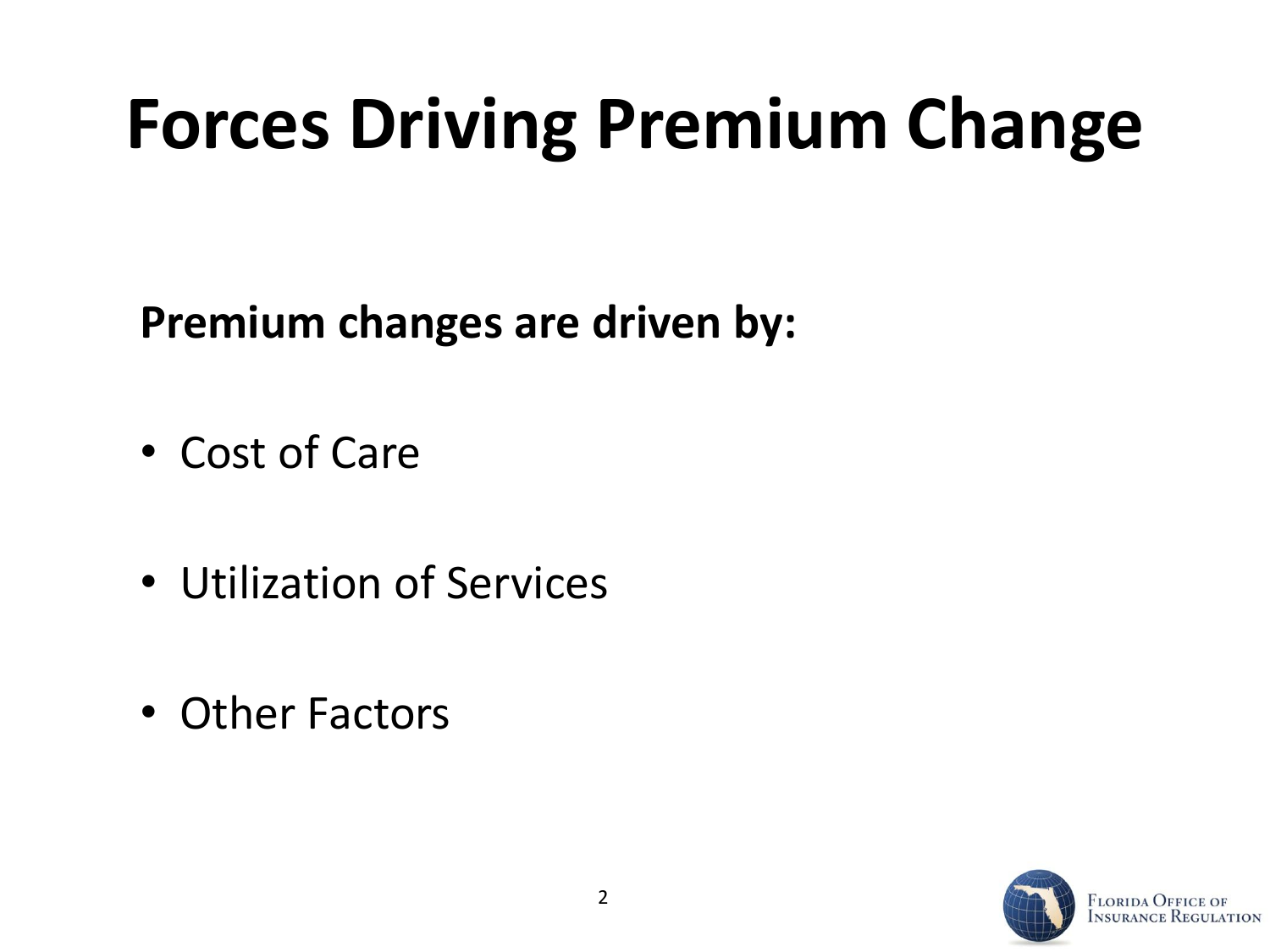# **Cost of Care**

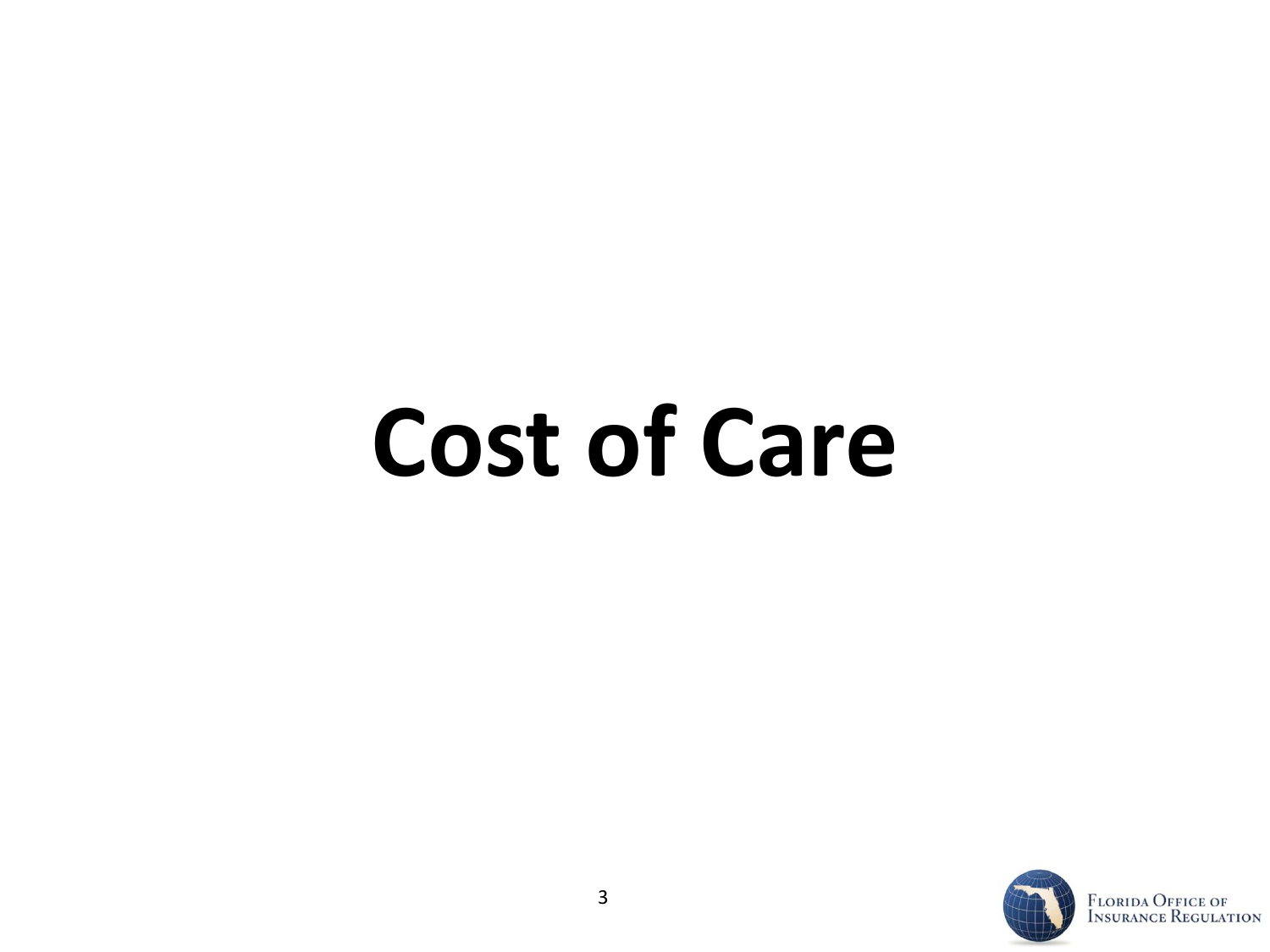### **Cost Trends**

#### Costs can be divided into seven main categories

| <b>Benefit Category</b>    | <b>Percentage of Medical Costs</b> | <b>Trend</b>    |
|----------------------------|------------------------------------|-----------------|
| <b>Outpatient Hospital</b> | 27.2%                              | 7.5%            |
| Professional               | 26.1%                              | 4.3%            |
| <b>Inpatient Hospital</b>  | 22.4%                              | 5.7%            |
| <b>Prescription Drug</b>   | 18.0%                              | 8.9%            |
| <b>Other Medical</b>       | 4.3%                               | 8.9%            |
| Capitation                 | 2.0%                               | 1.6%            |
| <b>Non-Medical</b>         |                                    | $~^{\sim}1.4\%$ |
| <b>Total</b>               |                                    | 7.9%            |

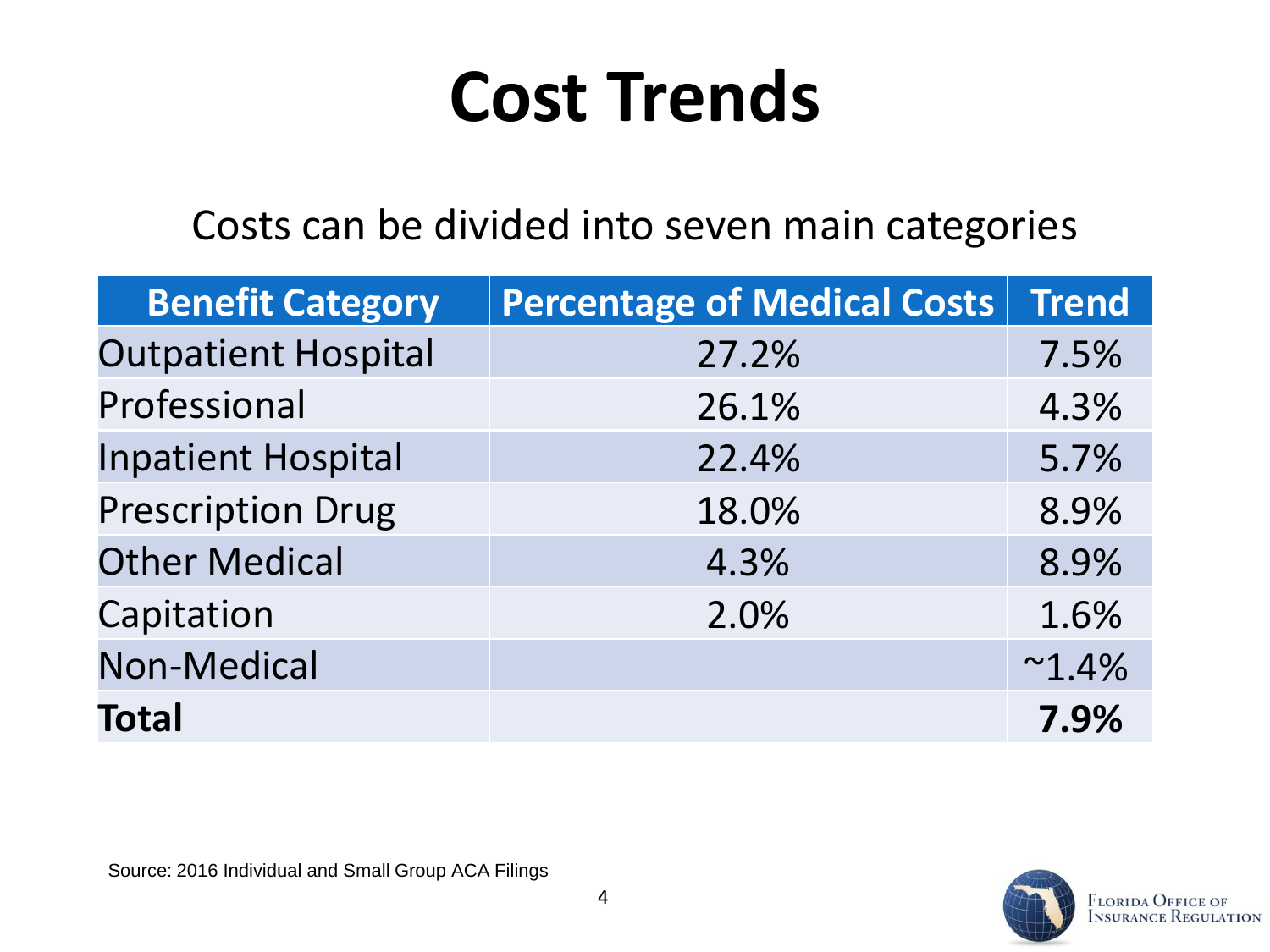## **5-year Small Group Trend**

| Year | <b>Total Annualized</b><br><b>Premium (in millions)</b> | <b>Blocks of Business</b>                        | <b>Trend</b> |
|------|---------------------------------------------------------|--------------------------------------------------|--------------|
| 2012 | \$2,009                                                 | <b>Grandfathered and</b><br>Transitional         | 10.8%        |
| 2013 | \$2,278                                                 | Grandfathered and<br>Transitional                | 9.0%         |
| 2014 | \$2,959                                                 | ACA, Grandfathered and<br>Transitional           | 8.2%         |
| 2015 | \$2,835                                                 | Projected ACA, Grandfathered<br>and Transitional | 8.3%         |
| 2016 | \$2,694                                                 | Projected ACA, Grandfathered<br>and Transitional | 8.4%         |
|      | \$12,775                                                |                                                  | 8.8%         |

Source: Company rate filings from the top 5 Small Group insurance companies

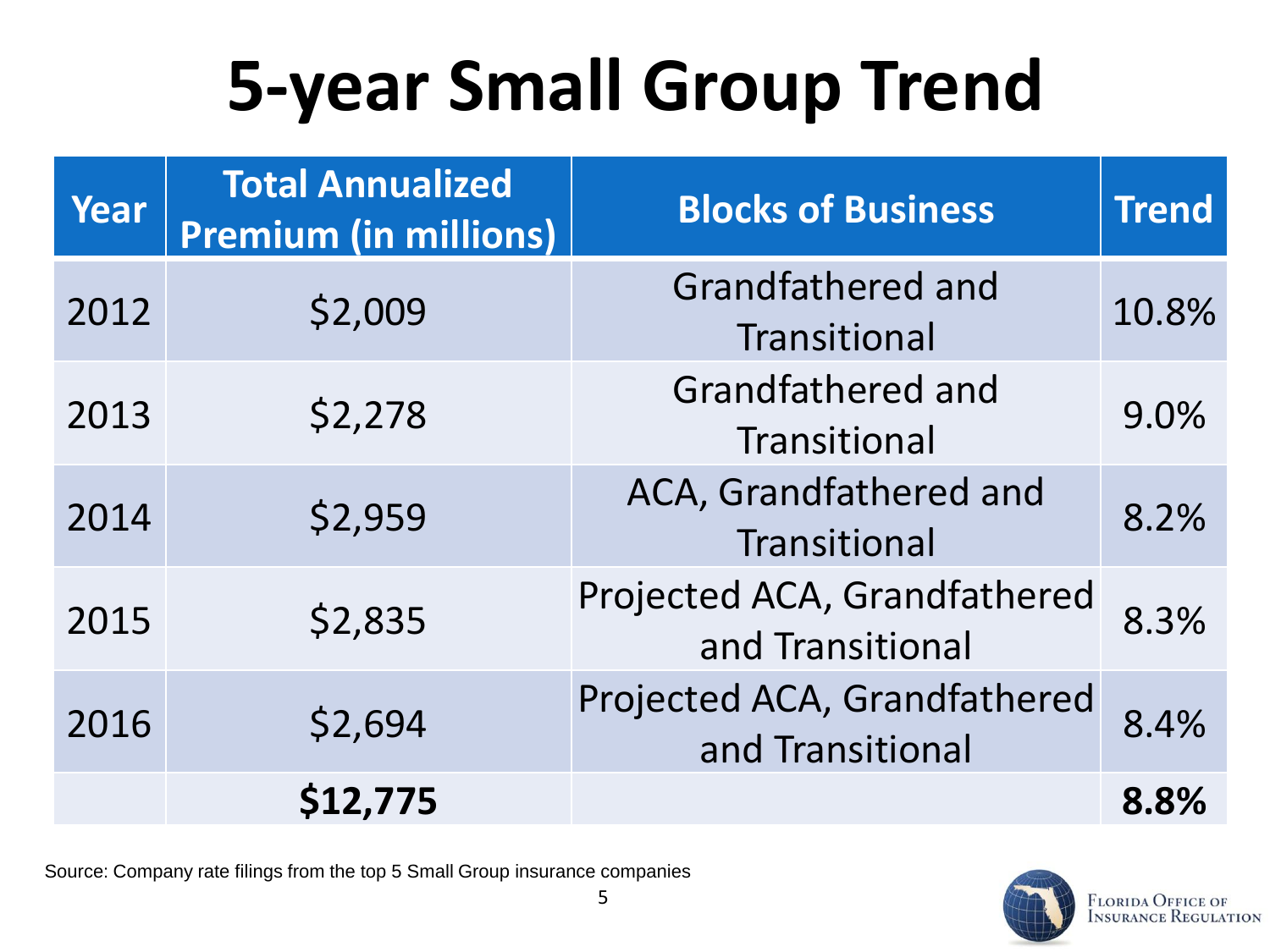### **Cost of Care**

### **Health Care Prices**

- Hospital and provider contracts
- Advanced technology
- Prescription drugs
- Expanded coverage

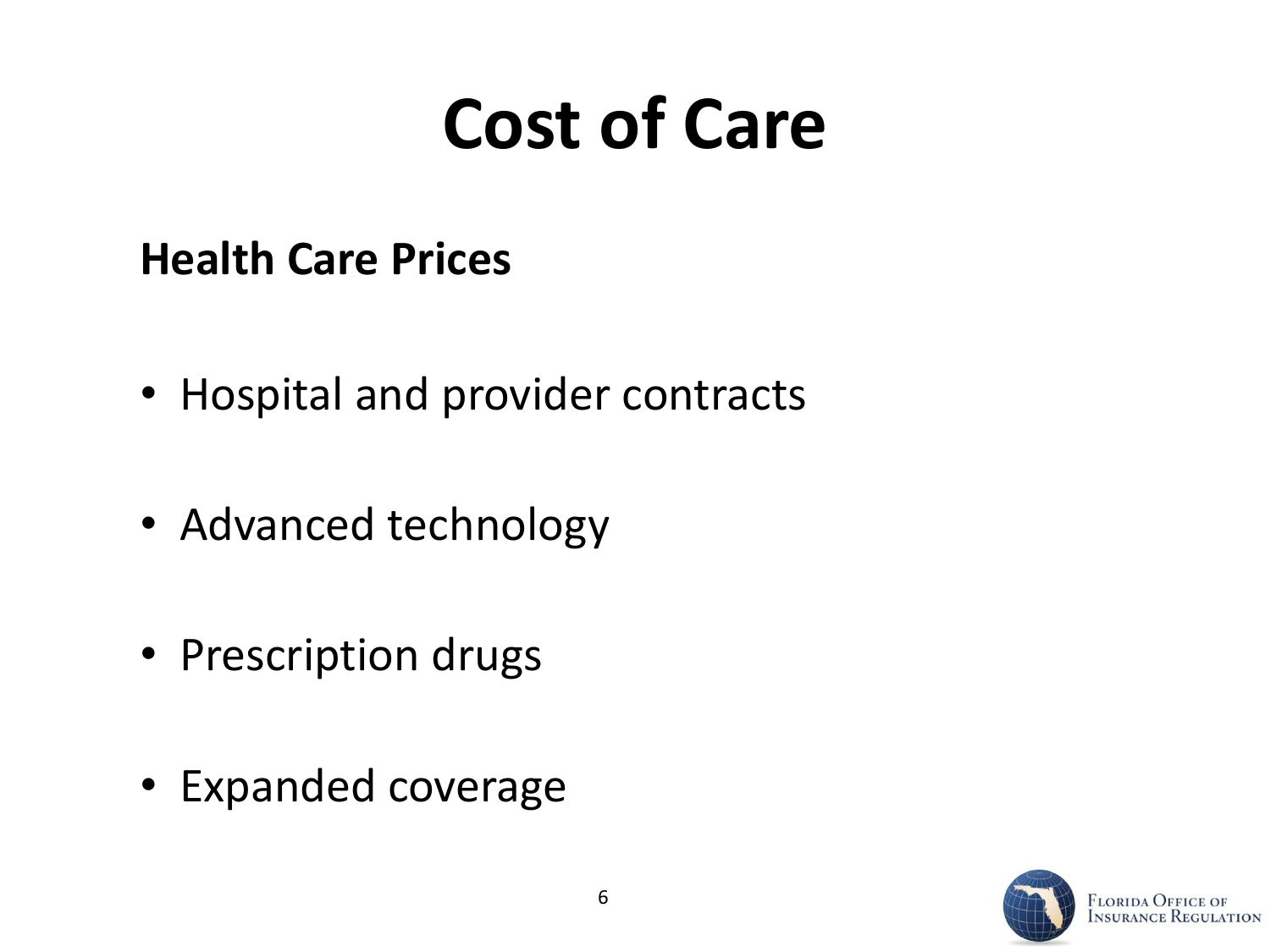## **Cost of Care – Expanded Coverage**

7

### **Essential Health Benefits**

- Ambulatory Patient Services
- Emergency Services
- Hospitalization
- **Maternity Care**
- Mental Health and Substance Abuse
- Prescription Drugs
- Rehabilitative and Habilitative Services
- **Laboratory Services**
- Preventative and Wellness Services
- Pediatric Services

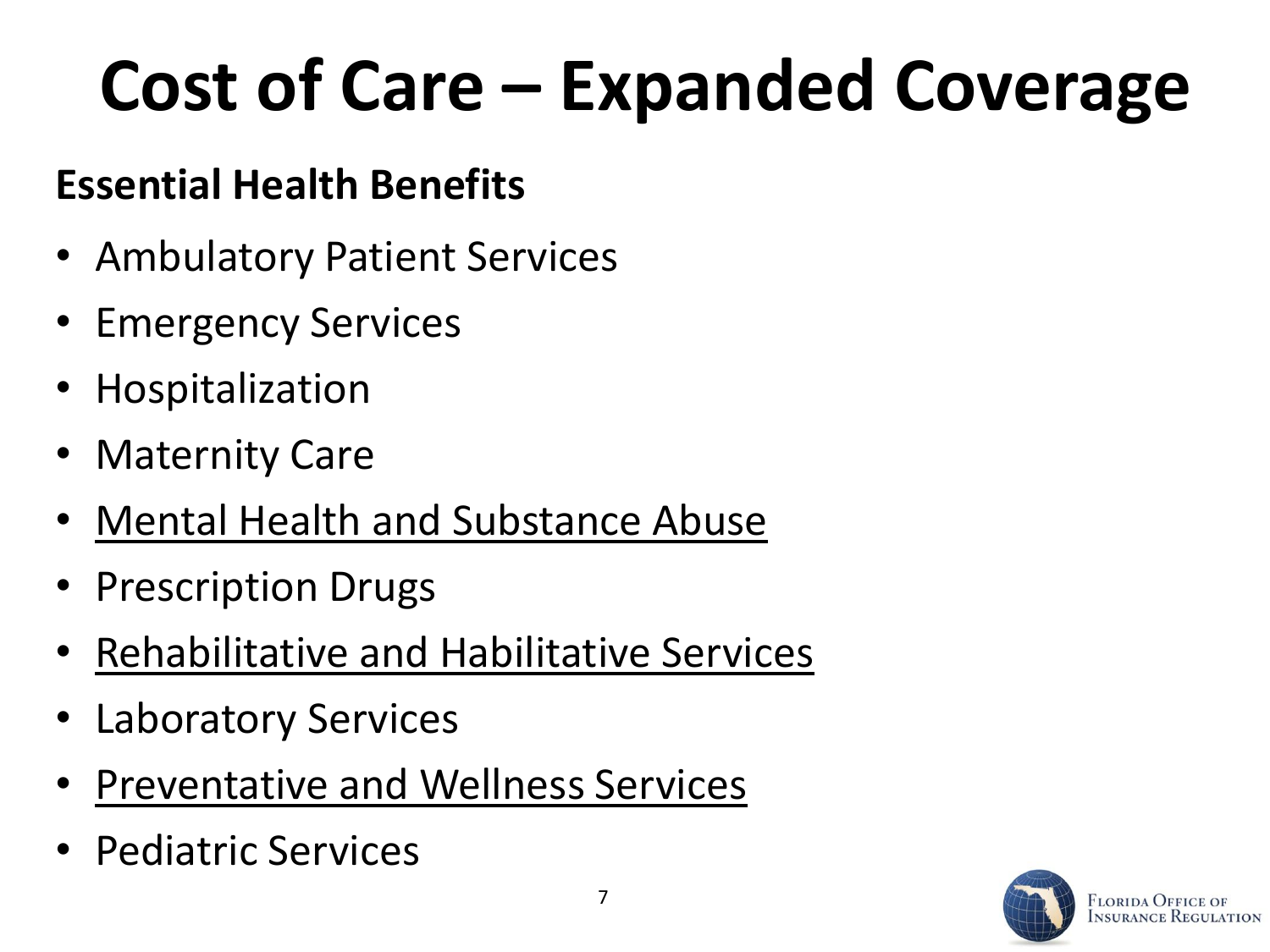# **Utilization of Services**

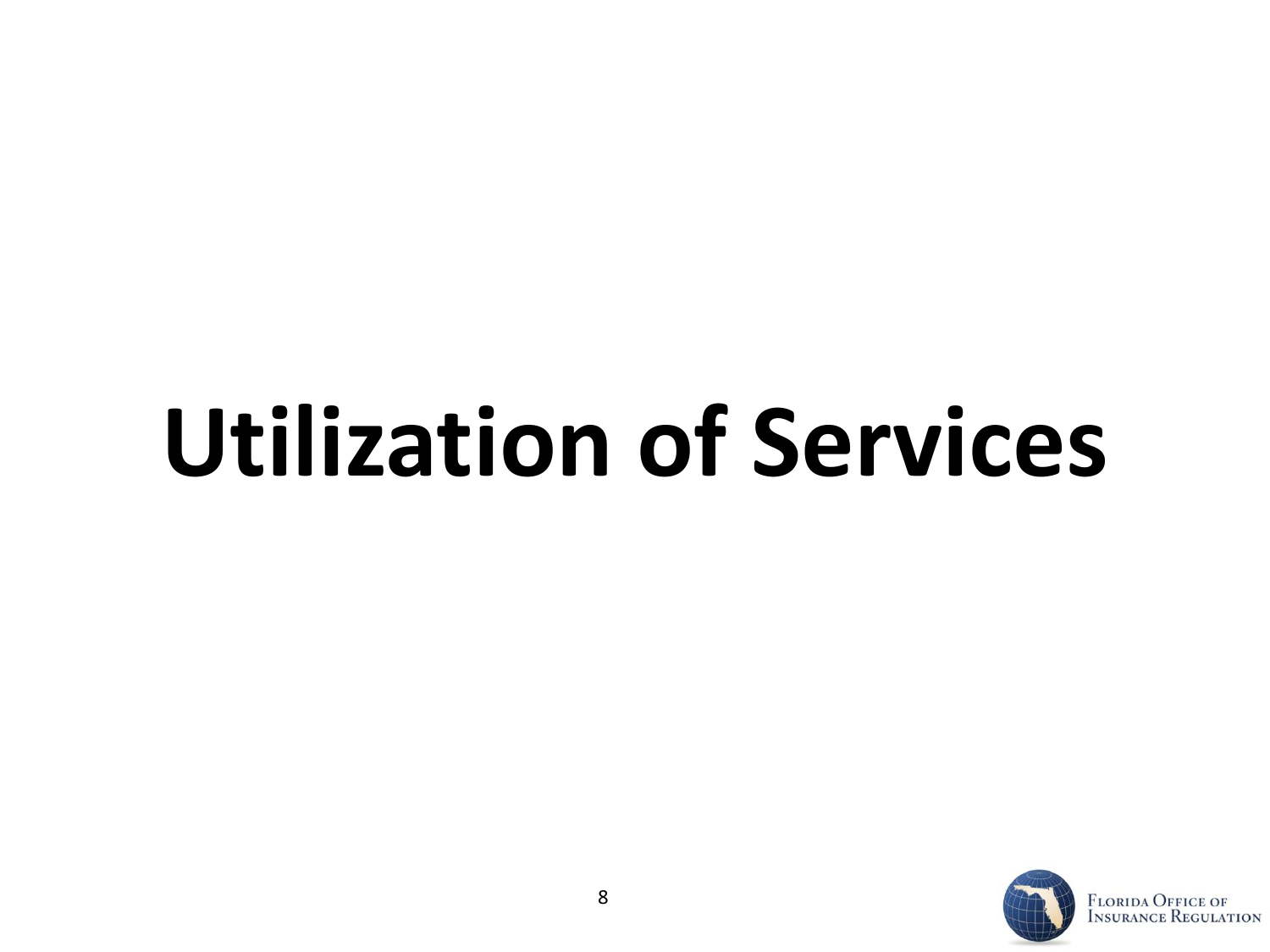## **Utilization of Services**

- Pent up demand
- Guaranteed Issue
- Encouraged use of services
- Lifestyle choices
- New technology/services available
- Population aging

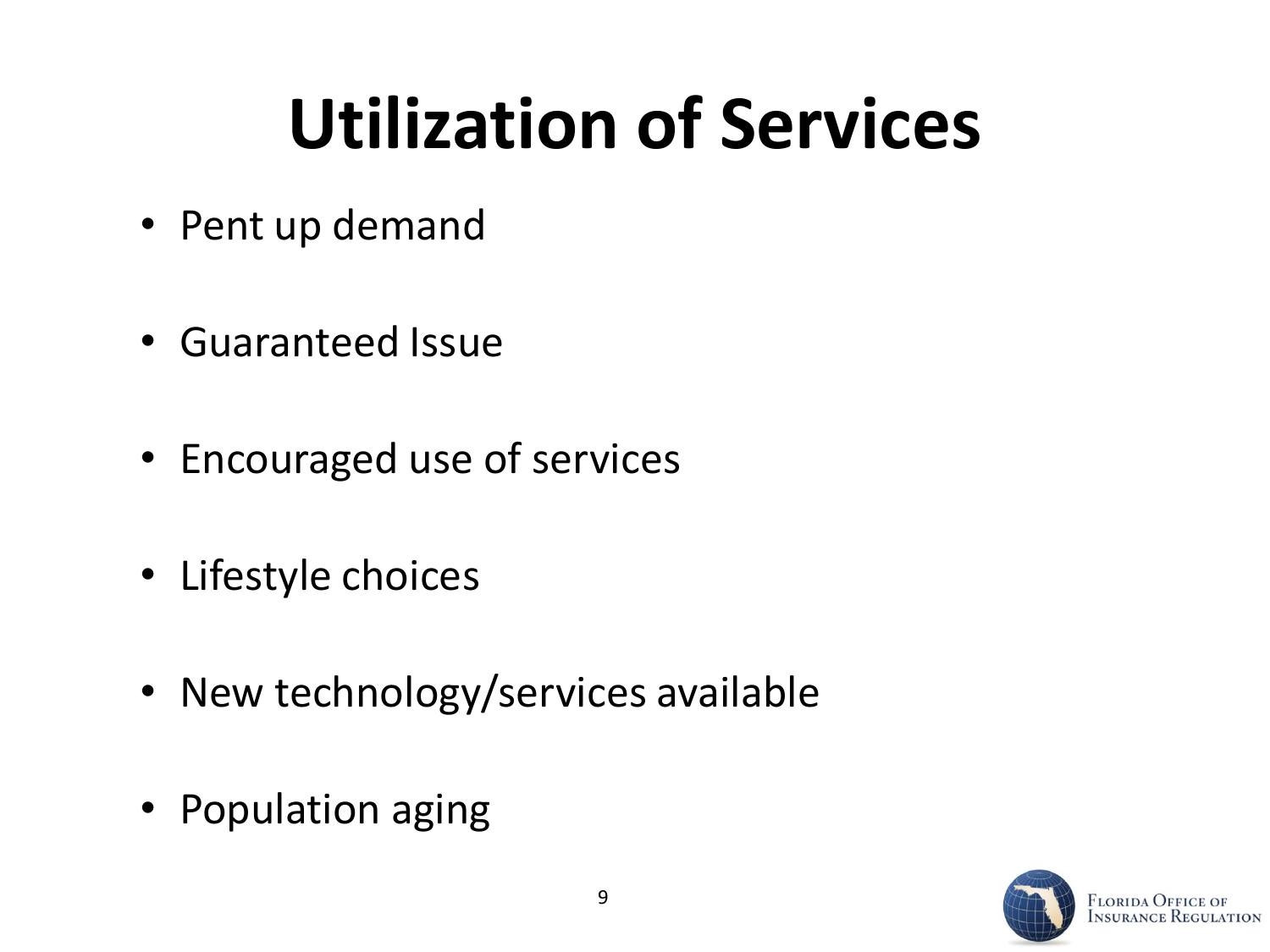## **Other Factors**

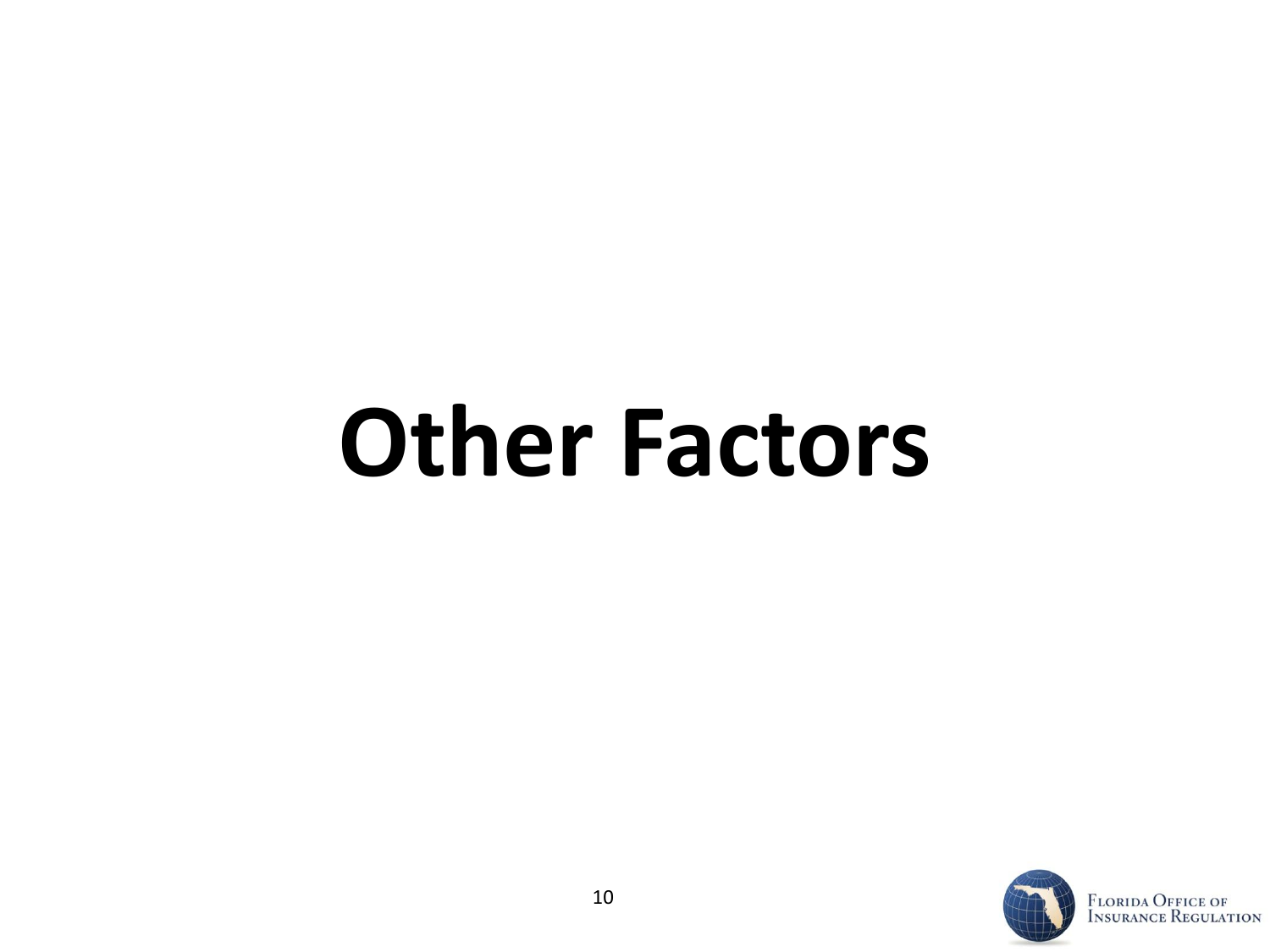### **Other Factors**

- Impact of PPACA
- Market dynamics
- Population growth



**ATION**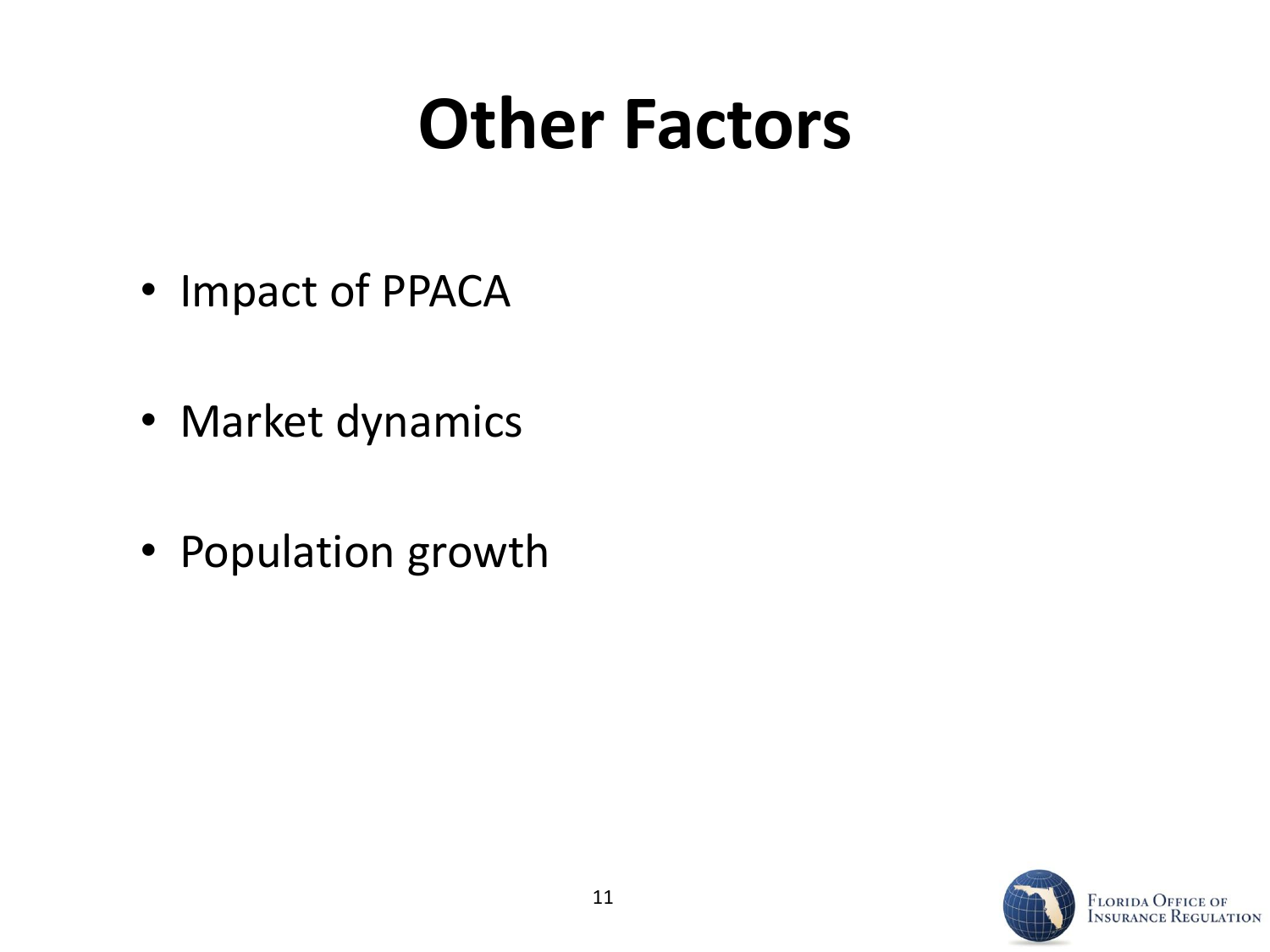# **Premium Management Strategies**

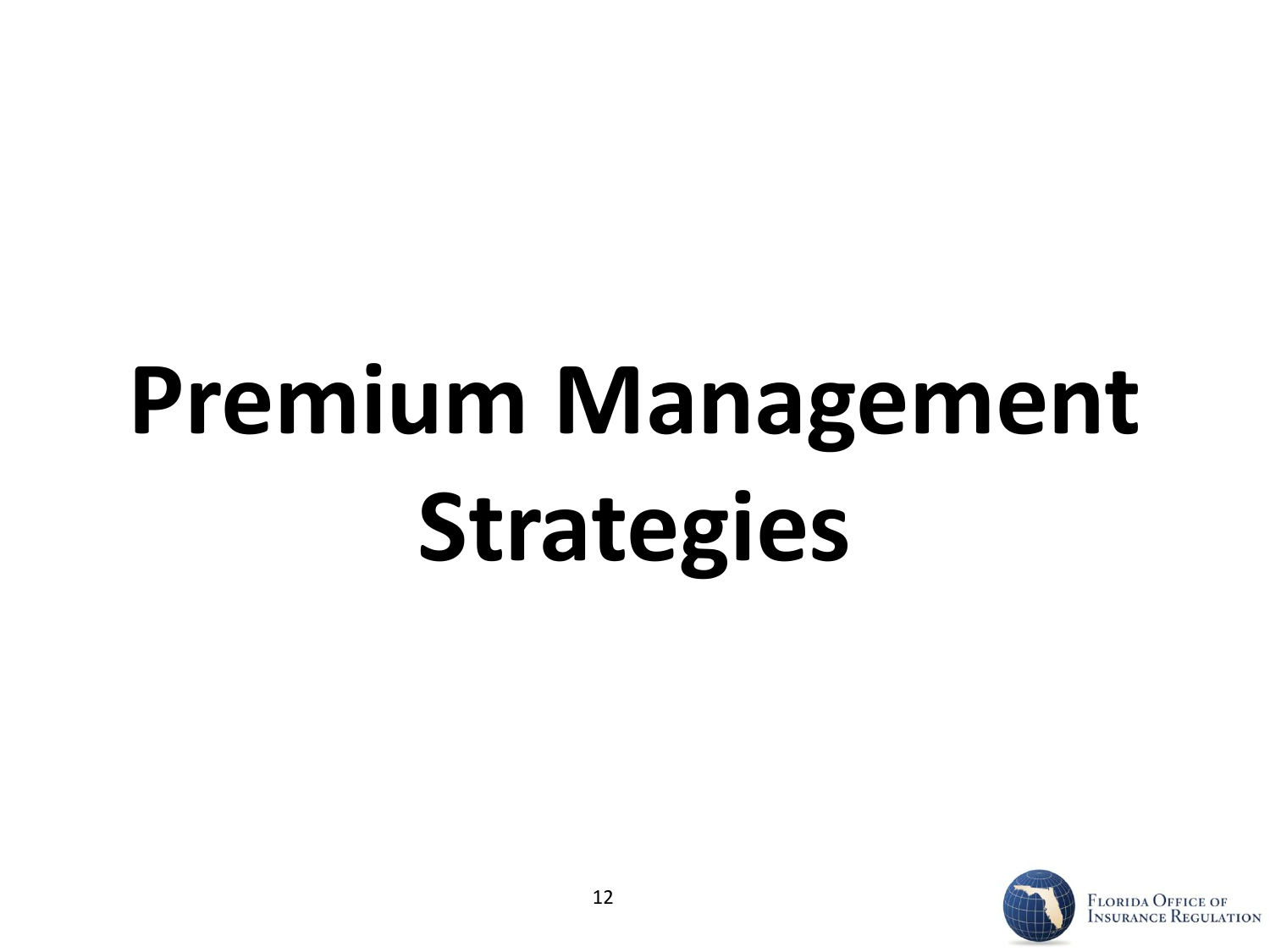### **Premium Management Strategies**

- Limiting out of network coverage
- Narrowing of the networks
- Mergers and acquisitions
- Outcome based initiatives
- Integrating patient information

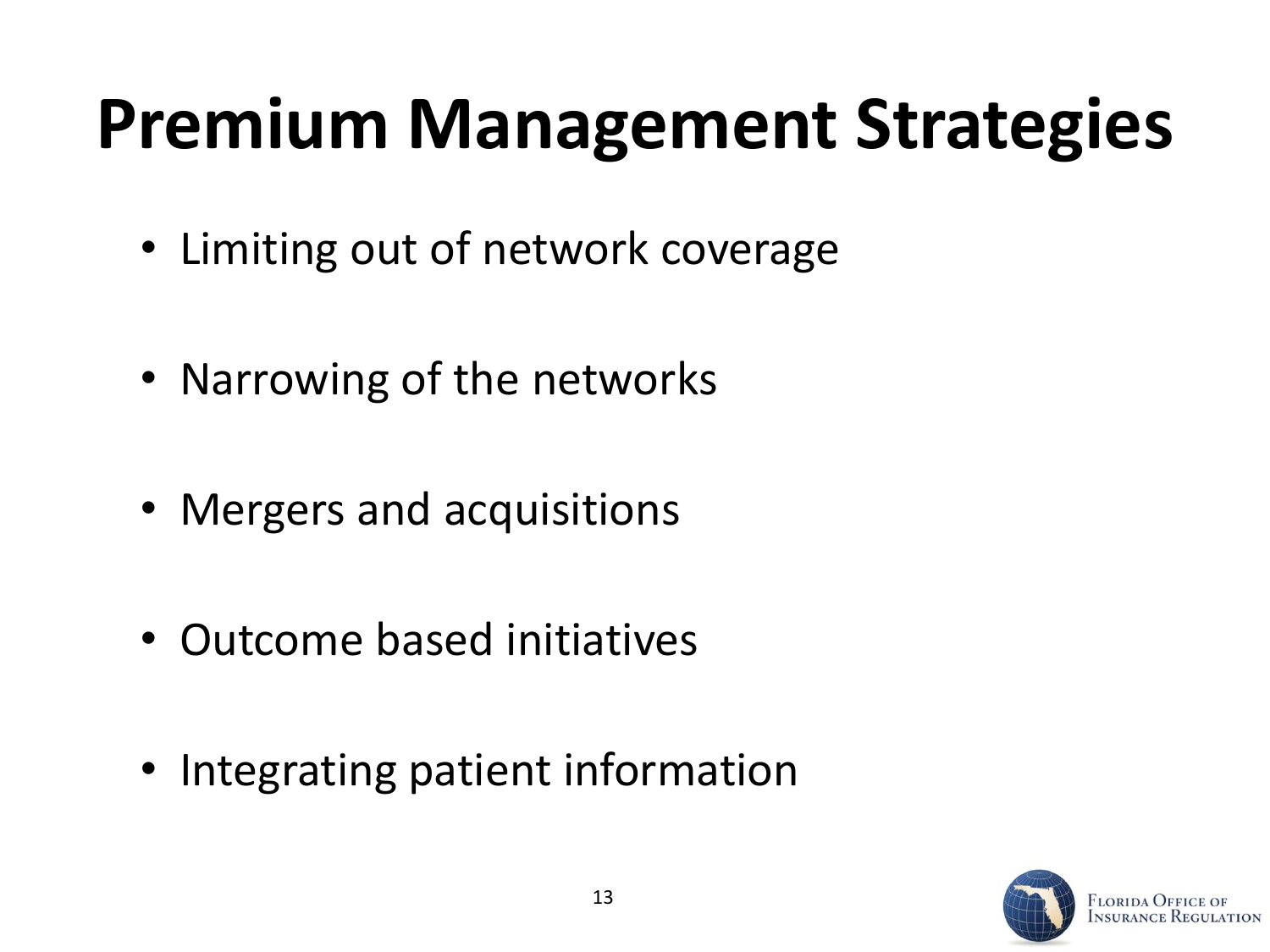# **Market Premium Increases**

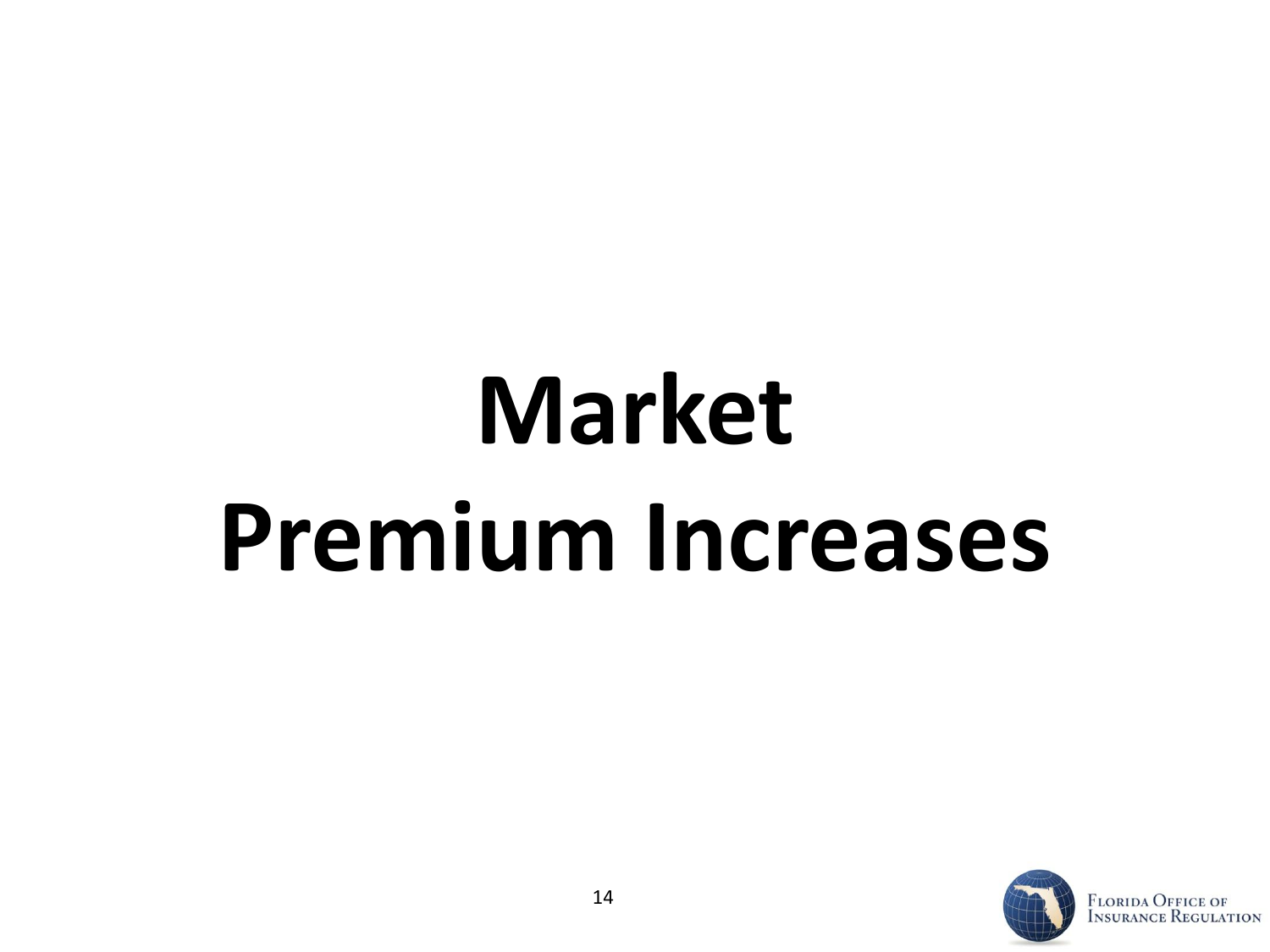## **Florida's PPACA Filing Results**

### **Individual**

- Average rate increase 9.5%
- Carriers on Exchange down from 14 to 11
- Carriers off Exchange down from 22 to 19

### **Small Group**

- Average rate increase 6.9%
- Carriers on Exchange up from 6 to 7
- Carriers off Exchange down from 17 to 15

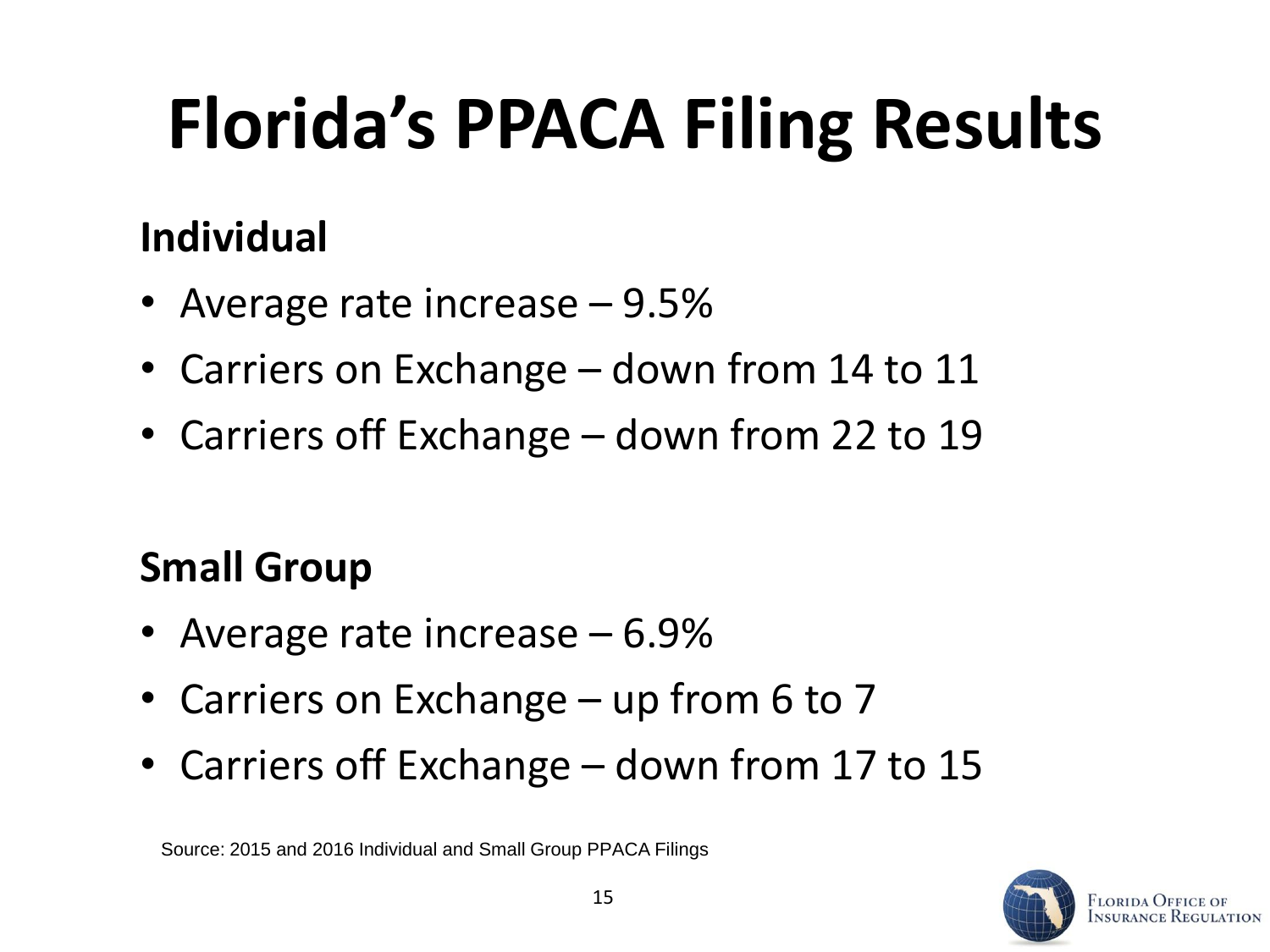### **Historical Rate Revisions**

| Individual Market 2012 2013 2014 <sup>(2)</sup> 2015 <sup>(2)</sup> 2016 <sup>(2)</sup> |      |                   |      |
|-----------------------------------------------------------------------------------------|------|-------------------|------|
| Weighted Average<br>Rate Change:                                                        | 9.9% | 12.6% 33.4% 12.9% | 9.5% |

| Small Group Market 2012 2013 2014 <sup>(2)</sup> 2015 <sup>(2)</sup> 2016 <sup>(2)</sup> |      |      |            |      |
|------------------------------------------------------------------------------------------|------|------|------------|------|
| Weighted Average<br>Rate Change: (1)                                                     | 5.6% | 8.4% | 12.7% 8.4% | 6.9% |

(1)Percent changes are based on actual enrollment and do not represent the percent difference for a single policyholder

(2)PPACA Plan Years

Source: Company rate filings

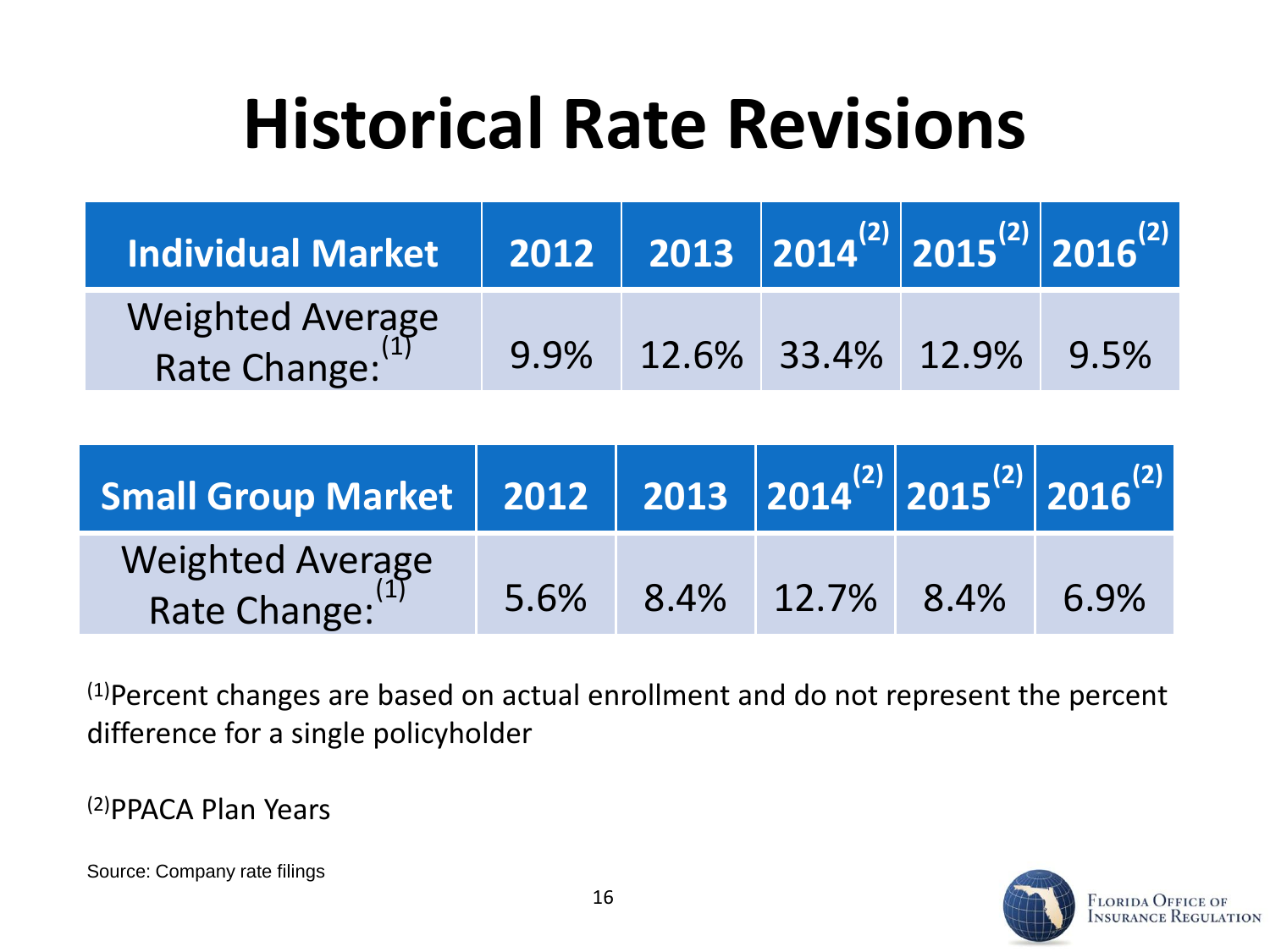# **Market Statistics**

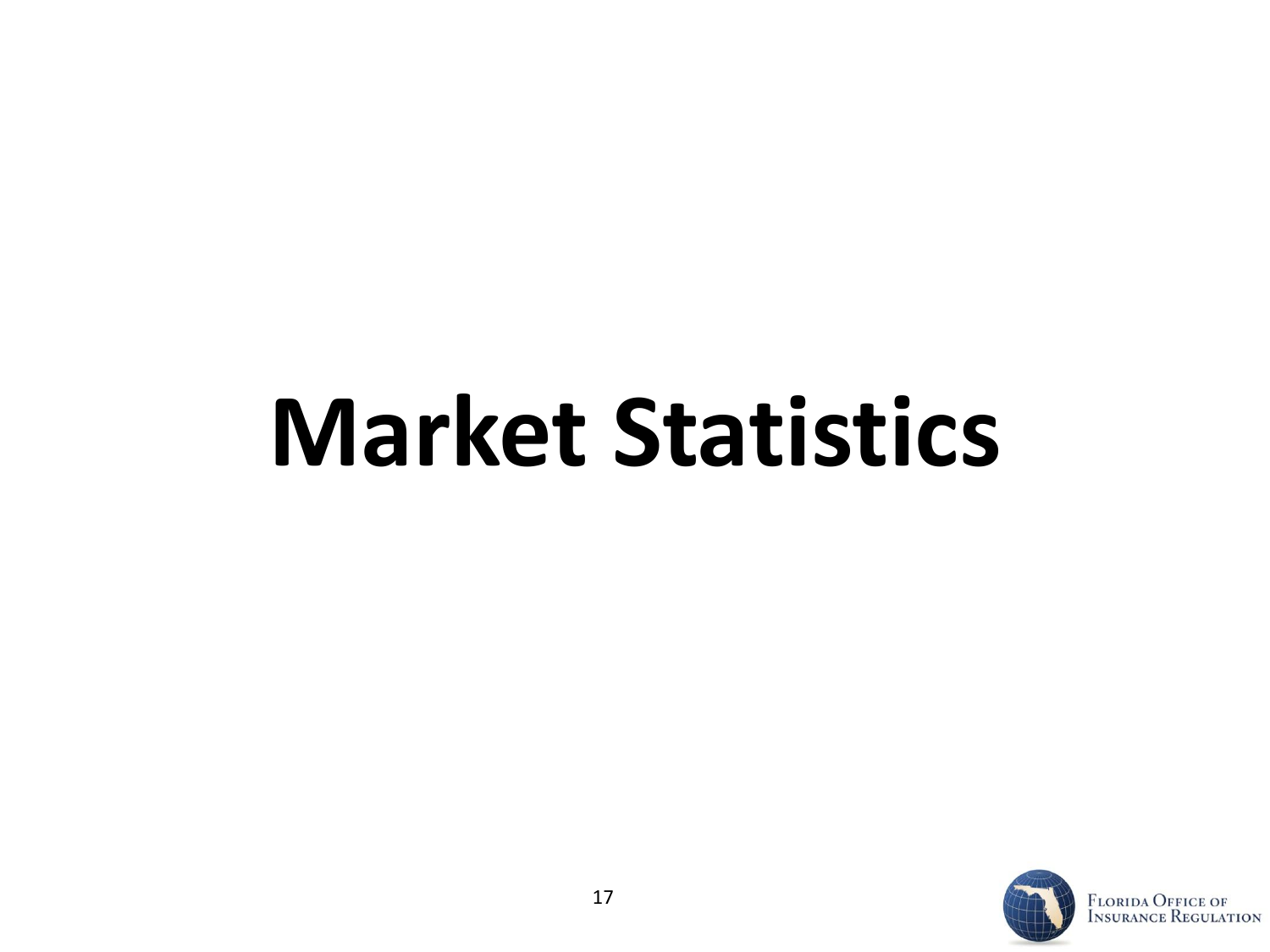### **Enrollment**

|                     | 2013      | 2014      | <b>Difference</b> | % Change  |
|---------------------|-----------|-----------|-------------------|-----------|
| <b>Individual</b>   | 814,531   | 1,503,564 | 689,033           | 84.59%    |
| <b>Small Group</b>  | 746,408   | 598,361   | (148, 047)        | $-19.83%$ |
| <b>Large Group</b>  | 2,059,287 | 1,977,948 | (81, 339)         | $-3.95%$  |
| <b>Total Group</b>  | 2,805,695 | 2,576,309 | (229, 386)        | $-8.18%$  |
| <b>Total Market</b> | 3,620,226 | 4,079,873 | 459,647           | 12.70%    |

Source: 2013 and 2014 Gross Annual Premium & Enrollment Reports

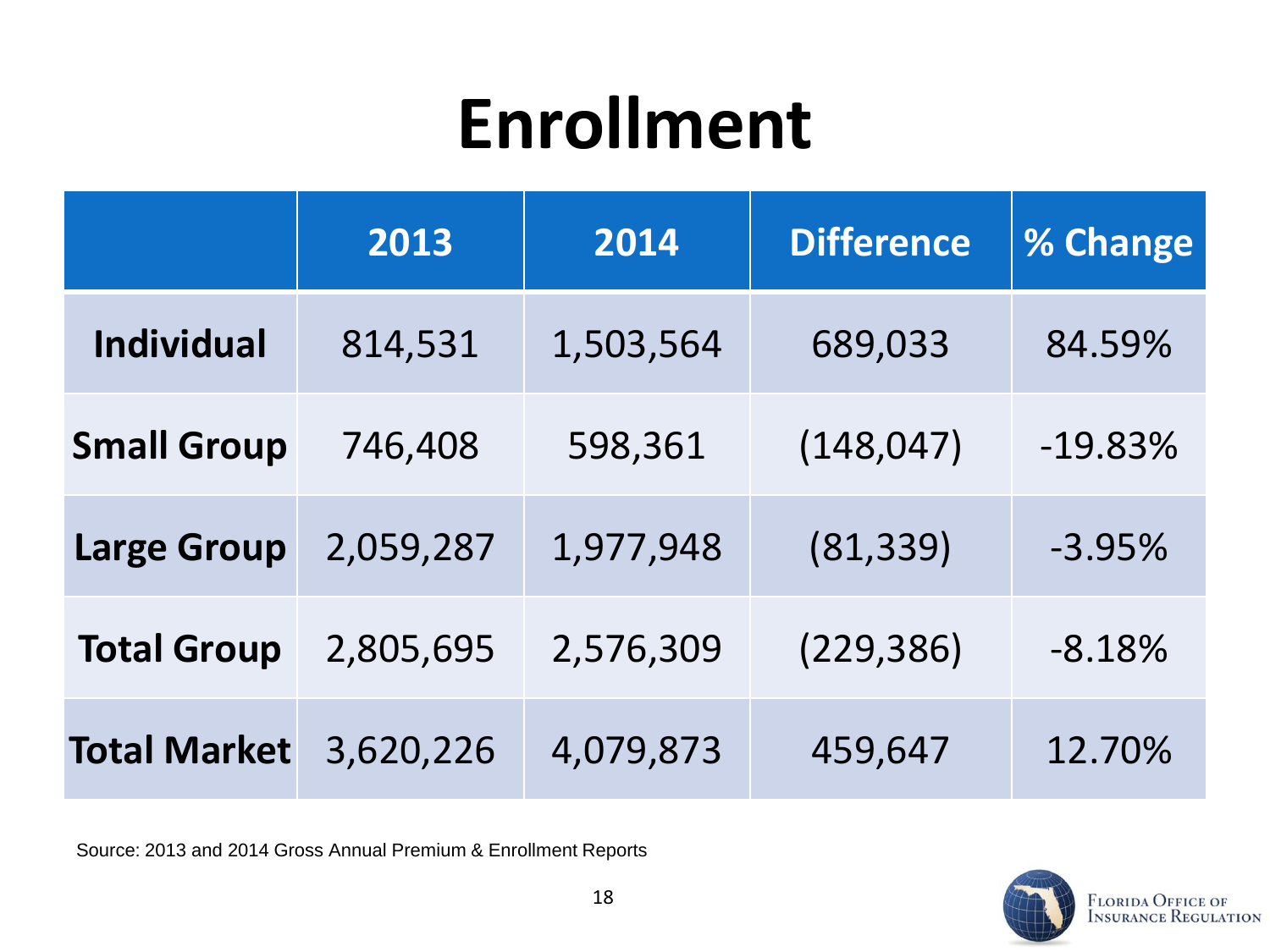## **Gross Annual Premium**

|                               | 2013<br>(in millions) | 2014<br>(in millions) | <b>Difference</b><br>(in millions) | % Change  |
|-------------------------------|-----------------------|-----------------------|------------------------------------|-----------|
| <b>Individual</b>             | \$2,327               | \$5,215               | \$2,888                            | 124.08%   |
| <b>Small</b><br><b>Group</b>  | \$3,675               | \$3,097               | (5578)                             | $-15.72%$ |
| Large<br><b>Group</b>         | \$6,575               | \$7,125               | \$550                              | 8.36%     |
| <b>Total</b><br><b>Group</b>  | \$10,250              | \$10,222              | (528)                              | $-0.27%$  |
| <b>Total</b><br><b>Market</b> | \$12,577              | \$15,437              | \$2,860                            | 22.74%    |

Source: 2013 and 2014 Gross Annual Premium & Enrollment Reports

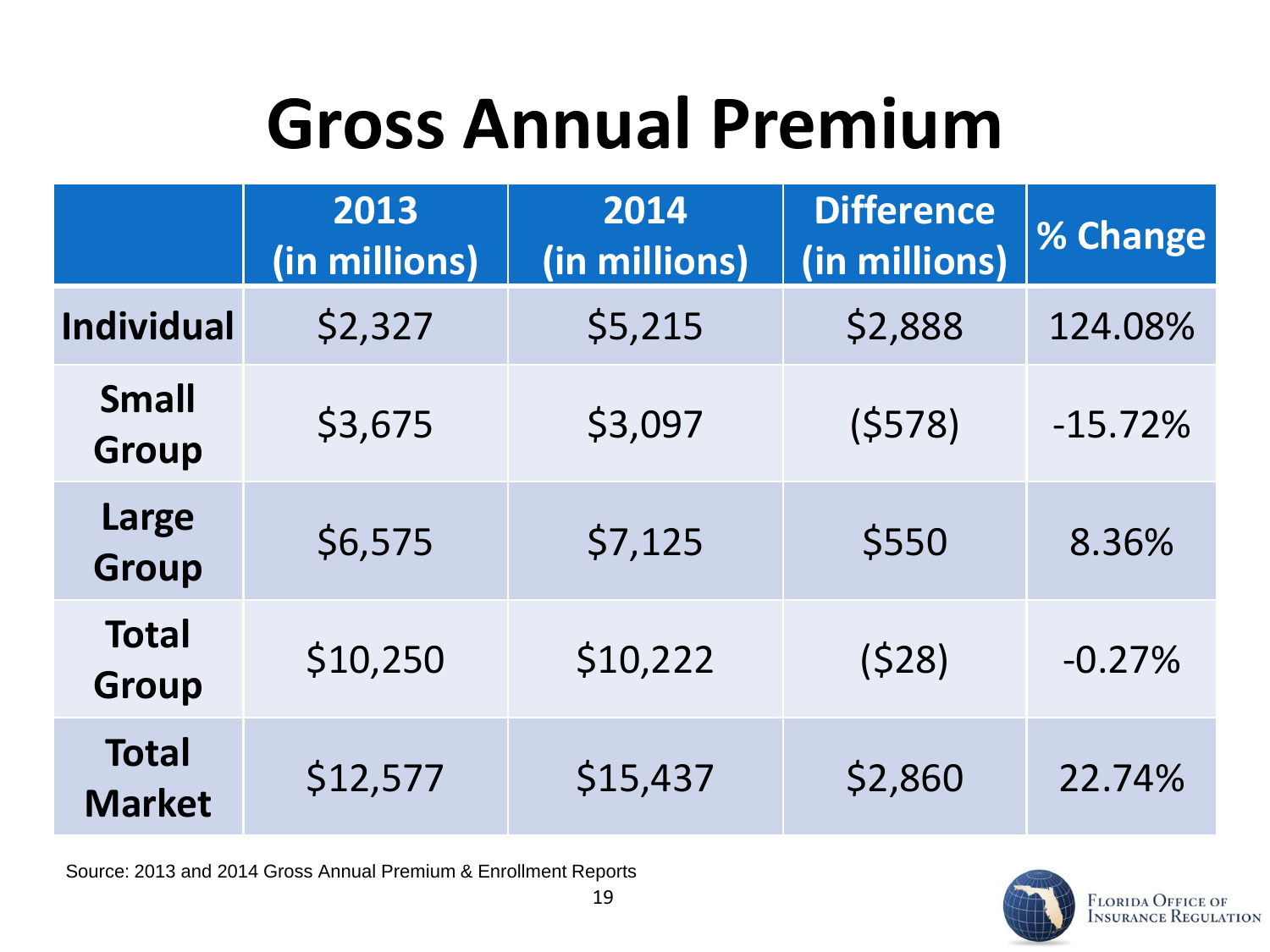### **Loss Ratios**

|                     | 2013 | 2014 |
|---------------------|------|------|
| Individual          | 79%  | 92%  |
| <b>Small Group</b>  | 79%  | 76%  |
| Large Group         | 83%  | 83%  |
| <b>Total Group</b>  | 81%  | 81%  |
| <b>Total Market</b> | 81%  | 85%  |

Source: 2013 and 2014 Gross Annual Premium & Enrollment Reports